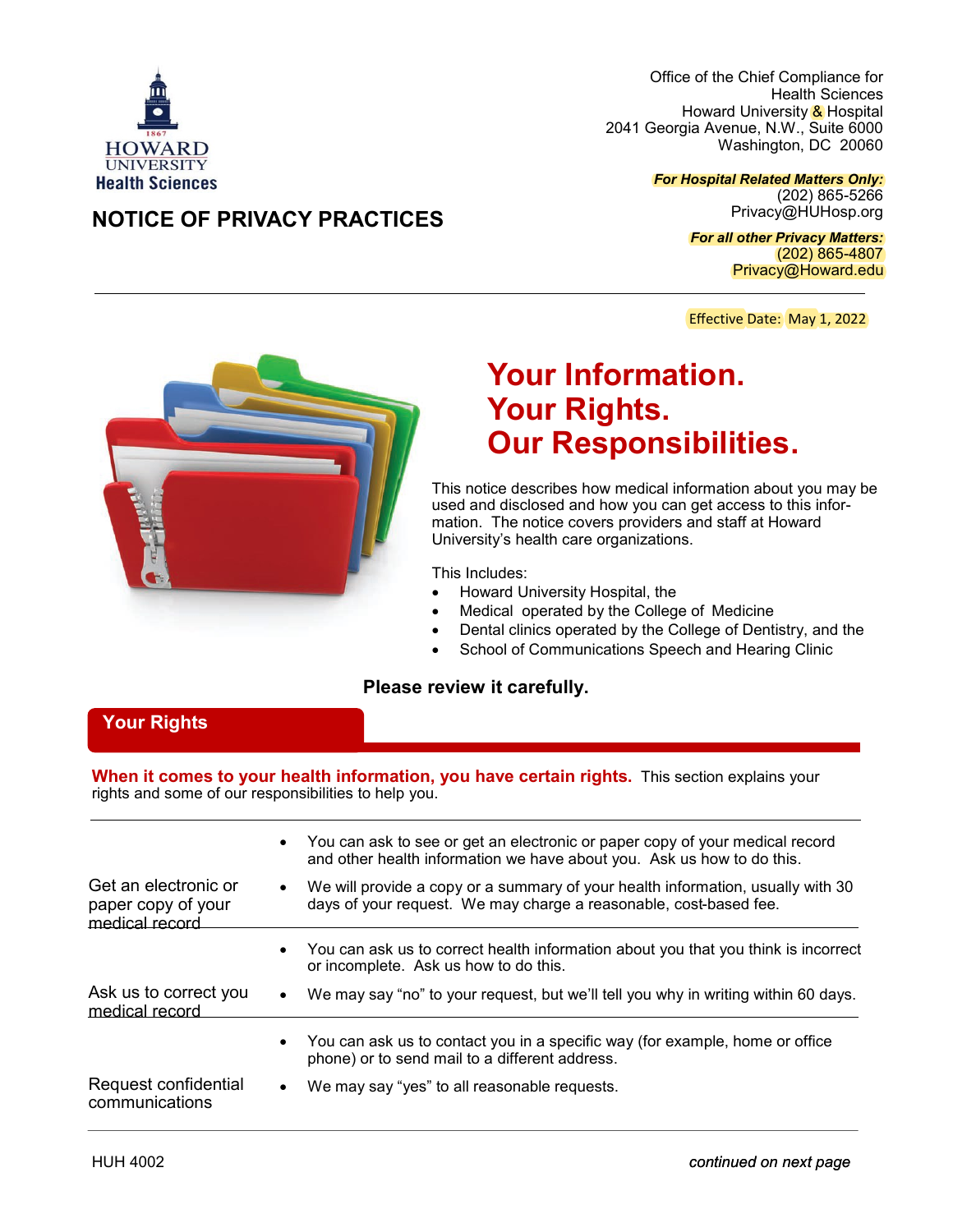| <b>Your Rights continued</b>                                 |                                                                                                                                                                                                                                                                                                                                                                                                                                                                                                             |
|--------------------------------------------------------------|-------------------------------------------------------------------------------------------------------------------------------------------------------------------------------------------------------------------------------------------------------------------------------------------------------------------------------------------------------------------------------------------------------------------------------------------------------------------------------------------------------------|
| Ask us to limit what<br>we use or share                      | You can ask us not to use or share certain health information for treatment,<br>payment or our operations.                                                                                                                                                                                                                                                                                                                                                                                                  |
|                                                              | We are not required to agree to your request, and we may say "no" if it<br>$\star$<br>would affect your care.                                                                                                                                                                                                                                                                                                                                                                                               |
|                                                              | If you pay for a service or health care item out-of-pocket in full, you can ask us<br>not to share that information for the purpose of payment or our operations with<br>your health insurer.                                                                                                                                                                                                                                                                                                               |
|                                                              | We will say "yes" unless a law requires us to share that information.<br>$\star$                                                                                                                                                                                                                                                                                                                                                                                                                            |
| Get a list of those<br>with whom we've<br>shared information | You can ask for a list (accounting) of the times we've shared your health infor-<br>mation for six years prior to the date you ask, who we shared it with and why.                                                                                                                                                                                                                                                                                                                                          |
|                                                              | We will include all the disclosures except for those about treatment, payment,<br>$\bullet$<br>and health care operations, and certain other disclosures (such as any you<br>asked us to make). We'll provide one accounting a year for free but will charge<br>a reasonable, cost-based fee if you ask for another one within 12 months.                                                                                                                                                                   |
| Copy of the Notice of<br><b>Privacy Practices</b>            | You can ask for a paper copy of this notice at any time, even if you have agreed<br>$\bullet$<br>to receive the notice electronically. We will provide you with a paper copy<br>promptly. You may obtain a copy of this notice at either of our websites,<br>healthsciences.howard.edu                                                                                                                                                                                                                      |
| Choose someone<br>to act for you                             | If you have given someone medical power of attorney or if someone is your<br>legal guardian, that person can exercise your rights and make choices about<br>your health information.                                                                                                                                                                                                                                                                                                                        |
|                                                              | We will make sure the person has this authority and can act for your before we<br>take any action.                                                                                                                                                                                                                                                                                                                                                                                                          |
| File a complaint if<br>you fee your rights<br>are violated   | If you believe your privacy rights have been violated, you may file a complaint<br>with us or the Secretary of the Department of Health and Human Services. To<br>file a complaint with us, contact our Privacy Officer at the address listed on the<br>first page. All complaints must be made in writing. You will not be penalized for<br>filing a complaint. If you have any questions about this notice, please contact the<br>Howard University Privacy Officer at 202.865.4807 or Privacy@Howard.edu |
|                                                              | You can file a complaint with the U.S. Department of Health and Human Services<br>٠<br>Office for Civil Rights by sending a letter to:                                                                                                                                                                                                                                                                                                                                                                      |
|                                                              | U.S. Department of Health and Human Services<br>Office for Civil Rights<br>200 Independence Avenue, SW<br>Washington, DC 20201<br>1-877-696-6775<br>www.hhs.gov/ocr/privacy/hipaa/complaints/                                                                                                                                                                                                                                                                                                               |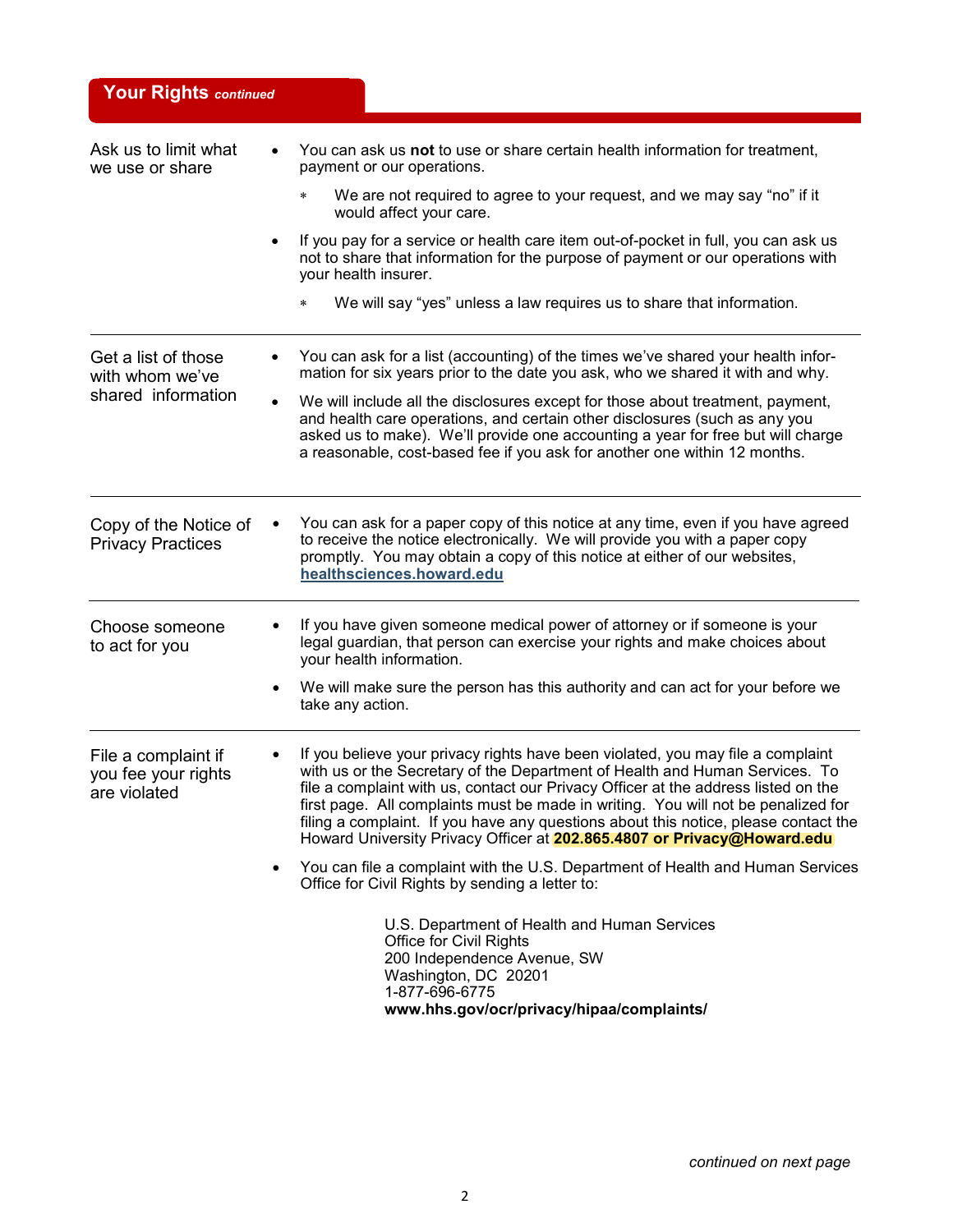**For certain health information, you can tell us your choices about what we share.** If you have a clear preference for how we share your information in the situations described below, talk to us. Tell us what you want us to do, and we will follow your instructions.

| In these cases, you<br>have both the right<br>and choice to tell<br>$us$ to: | Share information with your family, close friends, or others involved in your care<br>Share information in a disaster relief situation<br>$\bullet$<br>Share your religious affiliation to ministers or other clergy<br>$\bullet$<br>Include your information in a hospital directory                                             |
|------------------------------------------------------------------------------|-----------------------------------------------------------------------------------------------------------------------------------------------------------------------------------------------------------------------------------------------------------------------------------------------------------------------------------|
|                                                                              | Contact you for fundraising efforts<br>If you are not able to tell us your preference, example if you are unconscious, we<br>may go ahead and share your information if we believe it is in your best interest.<br>We may also share your information when needed to lessen a serious and<br>imminent threat to health or safety. |
| In these cases we                                                            | Marketing purposes                                                                                                                                                                                                                                                                                                                |
| never share your                                                             | Sale of your information                                                                                                                                                                                                                                                                                                          |
| information unless                                                           | ٠                                                                                                                                                                                                                                                                                                                                 |
| you give us written                                                          | Most sharing of psychotherapy notes                                                                                                                                                                                                                                                                                               |
| permission:                                                                  | $\bullet$                                                                                                                                                                                                                                                                                                                         |
| In the case of                                                               | We may contact you for fundraising efforts, but you can tell us not to contact you                                                                                                                                                                                                                                                |
| fundraising:                                                                 | again.                                                                                                                                                                                                                                                                                                                            |

# **Our Uses and Disclosures**

**How do we typically use or share your health information?** We typically use or share your health Information in the following ways.

| To treat You                          | We can use your health information<br>and share it with other professionals<br>who are treating you.                                  | <b>Example:</b> A doctor treating you for<br>an injury asks another doctor about<br>your overall health condition.  |
|---------------------------------------|---------------------------------------------------------------------------------------------------------------------------------------|---------------------------------------------------------------------------------------------------------------------|
| To run our<br>Organization            | We can use and share your health<br>information to run our practice,<br>improve your care, and contact you<br>when necessary.         | <b>Example:</b> We use health information<br>about you to manage your treatment<br>and services.                    |
| To bill for our<br><b>Services</b>    | We can use and share your health<br>information to bill and get payment<br>from health plans or other entities.                       | <b>Example:</b> We give information about<br>you to your health insurance plan so<br>it will pay for your services. |
| For health related<br><b>Services</b> | We can use your health information to<br>contact you about treatment choices,<br>appointment reminders, or other<br>services for you. | <b>Example:</b> We use health information<br>to remind you of scheduled appoint-<br>ments                           |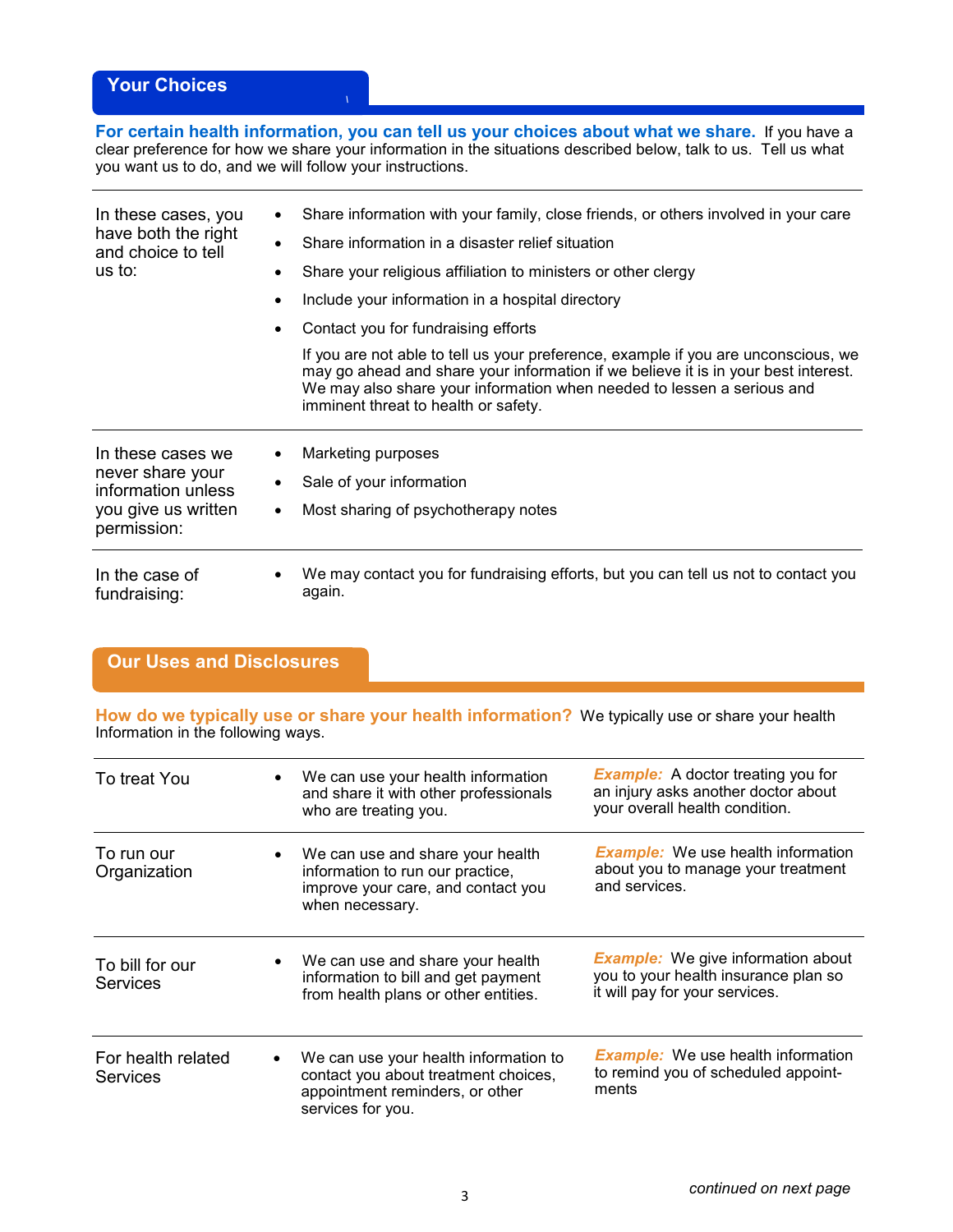#### **Our Uses and Disclosures** *continued*

**How else can we use or share your health information.** We are allowed or required to share your information in other ways — usually in ways that contribute to the public good, such as public health and research. We have to meet many conditions in the law before we can share your information for these purposes. For more information see: **www.hhs.gov/ocr/privacy/hipaa/understanding/consumers/index.html.**

| Help with public<br>Health and safety<br>issues                                           | We can share health information about you for certain situations such as:                                                                                                                                                                                                                                                                                                                                                                                                                                                                                                                                                                                                                                                                                                                                                                 |
|-------------------------------------------------------------------------------------------|-------------------------------------------------------------------------------------------------------------------------------------------------------------------------------------------------------------------------------------------------------------------------------------------------------------------------------------------------------------------------------------------------------------------------------------------------------------------------------------------------------------------------------------------------------------------------------------------------------------------------------------------------------------------------------------------------------------------------------------------------------------------------------------------------------------------------------------------|
|                                                                                           | Preventing disease<br>$\ast$<br>Helping with product recalls<br>$\ast$<br>Reporting adverse reaction to medications<br>$\ast$<br>Reporting suspected abuse, neglect, or domestic violence<br>$\ast$<br>Preventing or reducing a serious threat to anyone's health or safety<br>$\ast$                                                                                                                                                                                                                                                                                                                                                                                                                                                                                                                                                     |
| Do research                                                                               | We can use or share your information for health research.                                                                                                                                                                                                                                                                                                                                                                                                                                                                                                                                                                                                                                                                                                                                                                                 |
| Health<br>Information<br>Exchange                                                         | We can share your health information to the Health Information Exchange (HIE) that<br>includes participating hospitals and community health centers. Howard University<br>has chosen to participate in the Chesapeake Regional Information System for our<br>Patients (CRISP), a regional health information exchange serving Maryland and<br><b>D.C.</b> Only provid-ers that are directly involved in your care and public health<br>authorities will have access to the HIE. You can tell us not to send your information<br>to the HIE when you register for care or at any later time. You may "opt-out" and<br>disable access to your health information available through CRISP by calling<br>1-877-952-7477 or completing and submitting an Opt-Out form to CRISP by mail,<br>fax or through their website at www.crisphealth.org |
| Comply with the law                                                                       | We will share information about you if state or federal laws require it, including<br>with the Department of Health and Human Services if it wants to see that we're<br>complying with federal privacy law.                                                                                                                                                                                                                                                                                                                                                                                                                                                                                                                                                                                                                               |
| Respond to organ<br>and tissue donation<br>request                                        | We can share health information about you with organ procurement<br>organizations.                                                                                                                                                                                                                                                                                                                                                                                                                                                                                                                                                                                                                                                                                                                                                        |
| Work with a medical<br>examiner or funeral<br>director                                    | We can share health information with a coroner, medical examiner, or funeral<br>director when an individual dies.                                                                                                                                                                                                                                                                                                                                                                                                                                                                                                                                                                                                                                                                                                                         |
| Address workers'<br>compensation, law<br>enforcement, and<br>other government<br>requests | We can use or share health information about you:<br>For workers' compensation claims<br>$\ast$<br>For law enforcement purposes or with a law enforcement official<br>$\ast$<br>With health oversight agencies for activities authorized by law<br>$\star$<br>For special government functions such as military, national security, and<br>$\ast$<br>presidential protective services                                                                                                                                                                                                                                                                                                                                                                                                                                                     |
| Respond to lawsuits<br>and legal actions                                                  | We can share health information about in response to a court or administrative<br>order, or in response to a subpoena or search warrant.                                                                                                                                                                                                                                                                                                                                                                                                                                                                                                                                                                                                                                                                                                  |
| <b>Business Associates</b>                                                                | To third parties referred to as "business associates" that provide services on<br>our behalf, such as billing, software maintenance and legal services.                                                                                                                                                                                                                                                                                                                                                                                                                                                                                                                                                                                                                                                                                   |